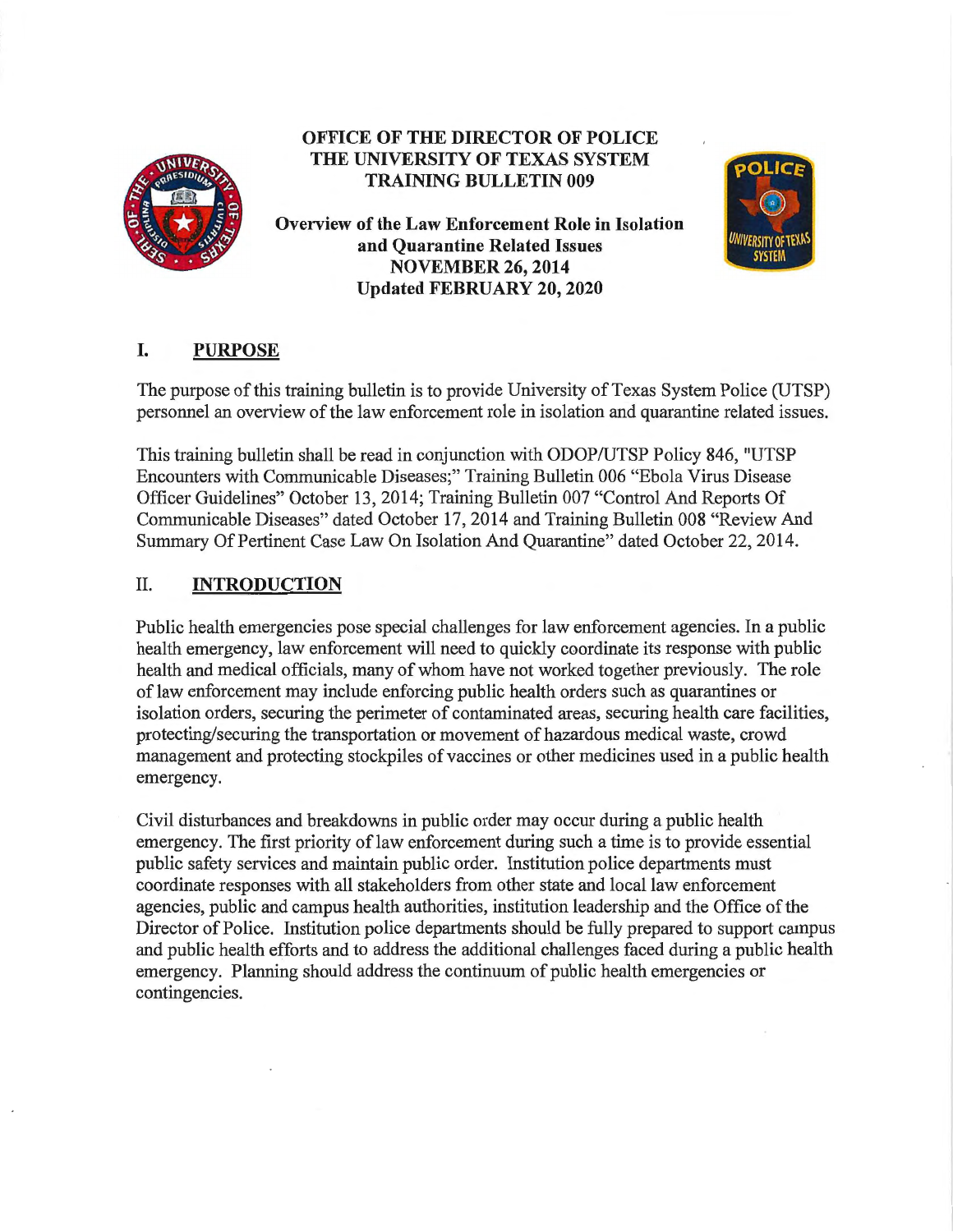TRAINING BULLETIN 009 Overview of the Law Enforcement Role in Isolation and Quarantine Related Issues November 26, 2014 Updated February 20, 2020 Page 2 of 9

### **III. PREPARING THE DEPARTMENT**

Unique challenges facing institution police departments during a public health emergency include logistical, training and operational issues. Public health emergencies are likely to divert resources away from traditional law enforcement commitments and obligations.

#### **Legal Authority**

Texas law enforcement authority and responsibilities during a public health emergency are outlined in Chapter 81 and Chapter 122 of the Texas Health and Safety Code. Training Bulletin #007 *"Control And Reports Of Communicable Diseases"* dated October 17, 2014 outlines issues concerning isolation, quarantine, criminal offenses and peace officer duties related to those chapters.

Of the many points outlined in Training Bulletin #007, four are included here for additional consideration: First, Sec. 81.082 gives local and/or state health authorities supervisory authority and control over the administration of communicable disease control measures in that health authority's jurisdiction. Additionally, a declaration of a public health disaster may continue for not more than 30 days and may be renewed one time by the Texas Commissioner of Health for an additional 30 days.

Secondly, Sec. 81. 083 addresses the application of control measures ordered upon an individual if there is reasonable cause to believe that an individual ( or group) is ill with, has been exposed to or is the carrier of a disease. This section articulates the specifications that must accompany such an order such as the duration and requires the order to be in writing and personally delivered or by certified mail. Additionally, a criminal penalty applies to the individual who is a member of the group and knowingly refuses to perform or allow the performance of control measures. This also states that a peace officer may use reasonable force to secure members of a group subject to an order and prevent the members from leaving the group or other individuals from joining the group.

Thirdly, Sec. 81.085 addresses a variety of quarantine issues. As an example, if an outbreak of a communicable disease occurs in this state, the Texas Health Commissioner or one or more local health authorities may impose an area quarantine corresponding to the area affected. The commissioner may impose an area quarantine if the commissioner has reasonable cause to believe that individuals in the area may be infected or property in the area may be contaminated with an infectious disease. The health department may impose additional disease control measures in a quarantine area that the health department considers necessary and most appropriate to arrest, control, and eradicate the threat to the public health.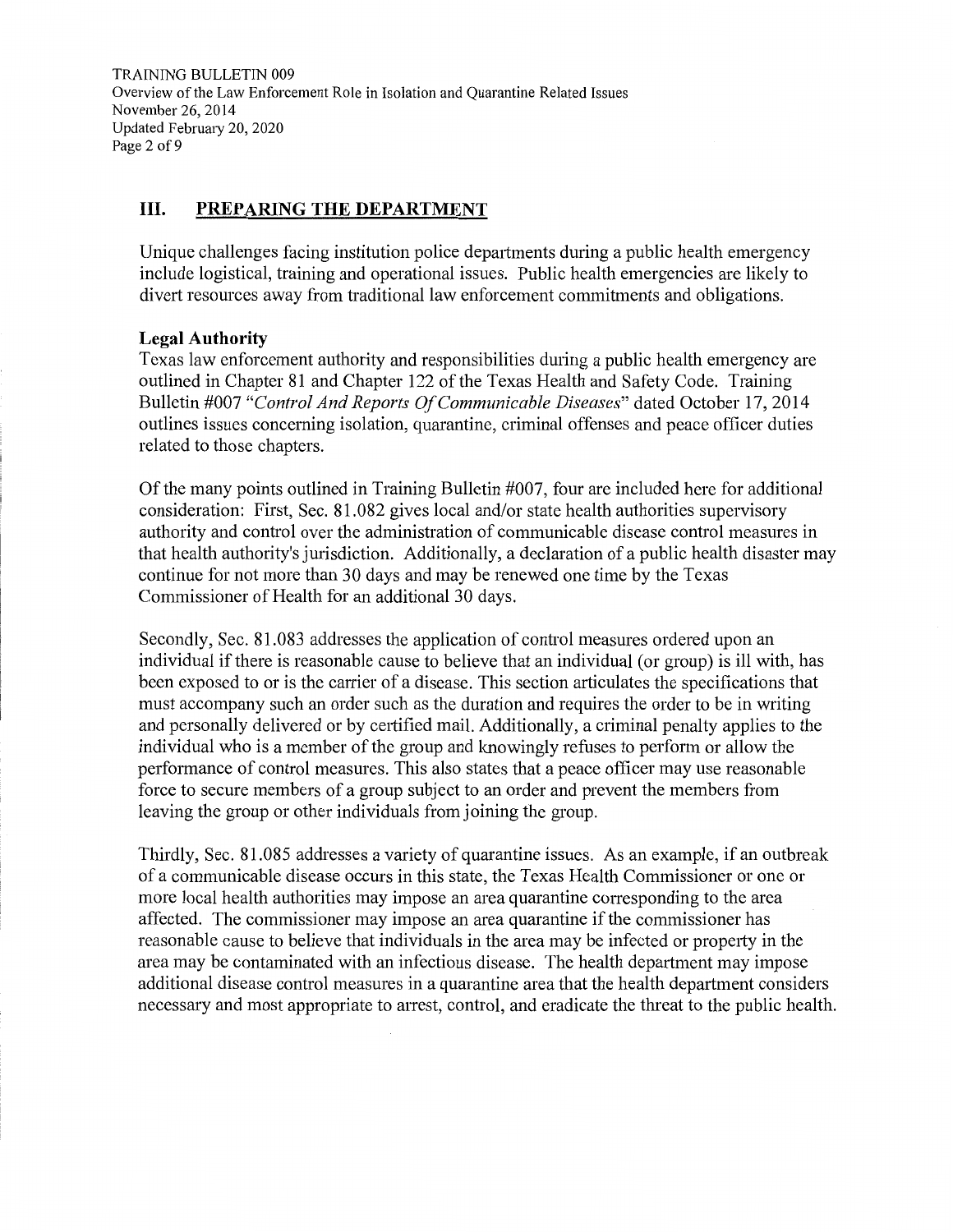TRAINING BULLETIN 009 Overview of the Law Enforcement Role in Isolation and Quarantine Related Issues November 26, 2014 Updated February 20, 2020 Page 3 of 9

Fourthly, criminal sanctions can be associated with violations of Sec. 81.085. As an example, when a person knowingly fails or refuses to obey a rule, order, or instruction of the Texas Department of Health or a local health authority that was issued under a department rule and published during an area quarantine, a criminal offense may have occurred. To enforce this section, a peace officer may use reasonable force to secure a quarantine area and prevent an individual from entering or leaving the quarantine area.

For more detailed information on the legal authority issues involved, please see Training Bulletin 007 *"Control And Reports Of Communicable Diseases"* dated October 17, 2014.

#### **Department Response Planning**

Institution police departments will need to formulate comprehensive response plans to address a public health emergency. These plans should be centered on an all hazards response. The plans should establish close coordination and communications protocols between the institution police department, campus and local health authorities and state/local law enforcement/public safety agencies. Plans should include the safeguarding and sustaining of critical campus infrastructures during a public health emergency. Discussions, annual training, and exercises among all stakeholders should be conducted prior to a public health emergency to ensure that plans are effectively integrated. These discussions should identify issues such as how the Incident Command System (ICS) will function during a public health emergency event.

Institution Police Chiefs must recognize that their personnel resources may be affected because many of their own employees and their families could be affected by the emergency. Consideration of family plans should be used to provide family members with information about the pandemic and ways to prevent transmission. This may result in abnormal absenteeism and may cause emotional and physiological distress within the organization, potentially reducing the departments already challenged operational capacity. Review current sick leave policies and protocols to determine how employees will be compensated if they become ill due to an exposure while working. Officers may be able to receive full duty compensation. The institution police department's HR representative should already have a plan in place to determine the necessary documentation.

Law enforcement and public health officials will need to work closely together to decide when to move from voluntary to mandatory orders, how quarantine and isolation orders will be enforced, and, if necessary, maintained by legitimate and reasonable use of force. This is necessary to avoid confusion and delay in the initial stages of the quarantine.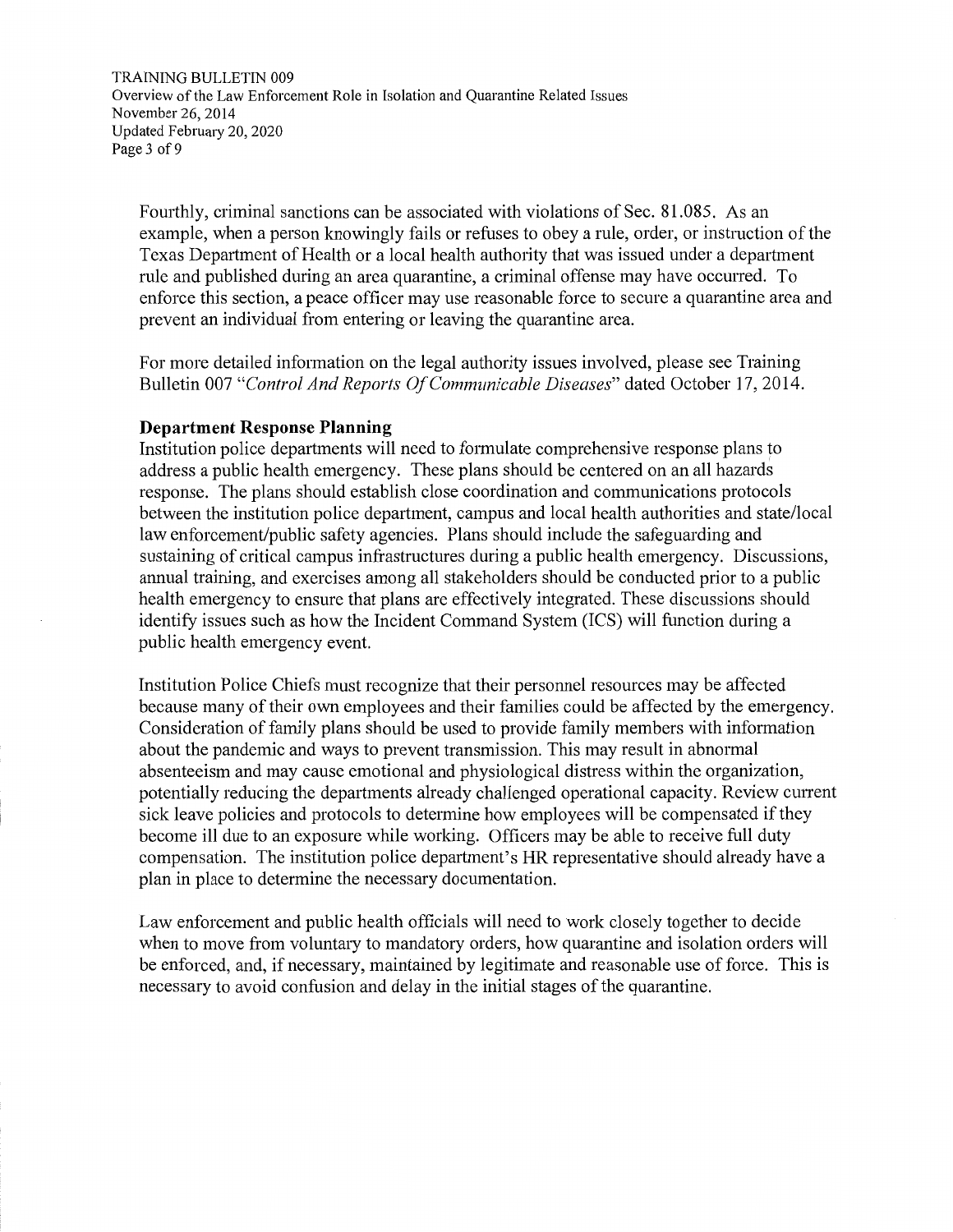TRAINING BULLETIN 009 Overview of the Law Enforcement Role in Isolation and Quarantine Related Issues November 26, 2014 Updated February 20, 2020 Page 4 of 9

#### **IV. PROTECTING LAW ENFORCEMENT OFFICERS**

During a public health emergency, Officers will require basic education about the particular infectious disease being confronted. Information such as biology, specific precautionary measures, modes of transmission and safety information to prevent on-the-job exposure must be provided to reduce fear and ensure good hygiene practices are being performed. There are four distinct methods of transmission or exposure: ingestion (to drink/eat), injection (breaking the skin, i.e. needles, bites), absorption (through the skin, i.e. lotion), and inhalation (breath in, i.e. gases, fumes). Generally, communicable diseases can be transmitted through direct exposure to bodily fluids and/or person-to-person contact. Infectious diseases can also be spread from indirect contact and via other mechanisms such as airborne transmission, contaminated objects, insect bites (vector-borne disease), food and drinking water, animal-to-person contact, animal sources or environmental sources. Health questionnaires should be given to Officers at the beginning and end of their shift to identify if the Officer feels ill or has a fever. Questionnaires should also be filled out by anyone who is accessing the area. Hand washing / disinfectant protocols should be established at all entrances to the department to limit the possibilities of transmission.

#### **Immunization**

Officers are encouraged, when possible, practical and reasonable, to be immunized against common diseases in the interest of both reducing their personal risk and the risk of further transmission. This includes the vaccination of family members. At the same time, it must be acknowledged that vaccines may not have been developed to address a particular communicable disease contingency or the advice of the Medical Director, UTSP, may be that a particular vaccine is not necessary, warranted or justified.

During a public health crisis, state and local policy makers may be tasked with identifying priority groups that would comprise the first recipients of emerging vaccines that address a particular infectious disease once those experimental vaccines have been developed. Typically, medical professionals could be first priority on the list of recipients (e.g. physicians, nurses and other emergency medical service providers) with law enforcement personnel in a secondary priority position. The vaccine priority given to law enforcement officers may depend on the particular law enforcement role during the public health emergency.

#### **Personal Protective Equipment (PPE)**

In the event the use of PPE by Officers is considered by the institution Chief of Police because of exigent or unusual operational circumstances, the following guidance and recommendations regarding PPE are offered. Generally, when considering the use of PPE, the practice of taking universal precautions should be followed. That is, focusing primarily on the practice of avoiding contact with bodily fluids by means of the wearing of nonporous clothing, over garments or articles. These may include, but not be limited to, medical gloves, gowns, masks, and face shields. Caution must be taken with certain protective items, such as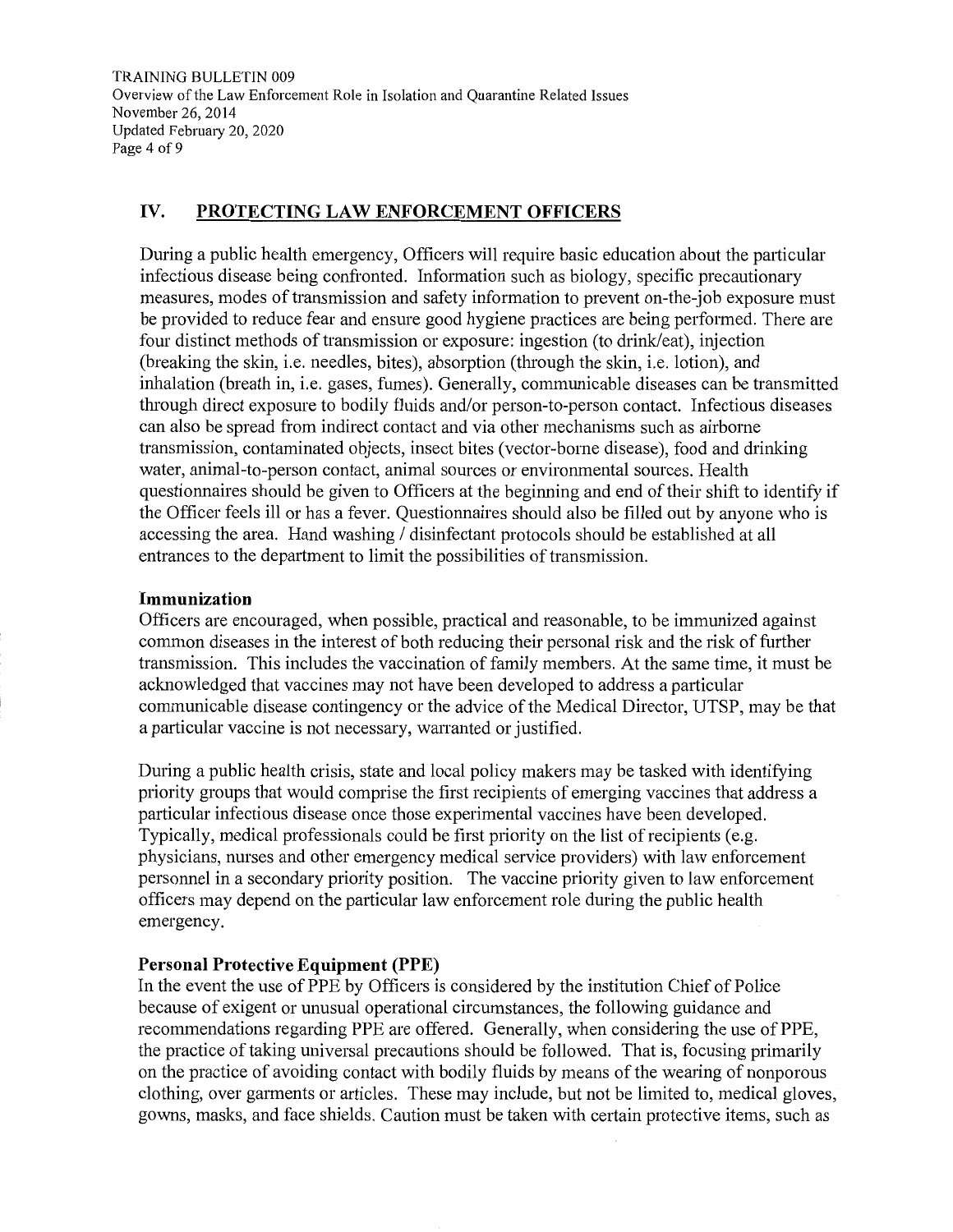TRAINING BULLETIN 009 Overview of the Law Enforcement Role in Isolation and Quarantine Related Issues November 26, 2014 Updated February 20, 2020 Page 5 of 9

masks, that usually require a fit-test for proper use to ensure that the mask has an adequate seal and will not allow for any contamination nor provide a false sense of security for the individual while wearing the mask. Each institution should consult with their Environmental Health and Safety department, or equivalent, to determine proper protective measures and equipment are utilized.

More robust PPE can include waterproof gowns, Tyvex suits, advanced respiratory protection, and advanced eye protection. It should be noted, however, that the more robust the PPE, the more extensive the training required for successfully donning (putting on) and doffing (taking off) of PPE. It is important to note that there are narrow or specifically defined circumstances in which a limited number of UTSP Officers may be in a position where the issuance of basic or robust PPE should be considered by an institution Chief of Police as an informed or necessary precaution (e.g. providing security for the transport of the hazardous medical waste.) Priority contracts should be established with vendors who can provide PPE in a timely manner. Each vendor should have a continuity plan to provide PPE during an emergency. Avoid purchasing lump sum protective equipment that will expire at the same time and store the material in a central location. Be cautious of storing equipment in areas that may deteriorate the life span of PPE.

Regardless of the level of personal protective equipment utilized by Officers, Officers should always exercise caution in the potential cross contamination of police equipment that might be used while performing official police duties (i.e. handcuffs, radio, duty belt). As a preventative measure, officers should routinely decontaminate their equipment utilizing an appropriate disinfectant (i.e. Cavicide, Lysol). The same provisions should be routinely taken for police vehicles, particularly after the transport of an individual, or temporary holding areas. Procedures for the storage and disposal of hazardous waste should be discussed with EHS personnel.

#### **Major Infectious Diseases**

Law enforcement disease surveillance programs are important in addressing the issue of working while sick or avoiding the transmission of a communicable disease during a public health emergency. Effective preparedness requires police chiefs to consider implementing some form of disease surveillance among all members of the department. Disease surveillance within the department can include daily/weekly health questionnaires or monitoring of symptoms on a regular basis during the period of a public health emergency.

The University of Texas System Police Medical Director can provide advice on specific methods of disease surveillance dependent on the public health emergency. Institution police chiefs should also review sick leave policies, policies on working while infected and the medical care of exposed or symptomatic employees and consult with risk management officials as necessary. Workers' compensation coverage for potential or actual occupational exposure/illness should be understood and considered prior to any public health emergency.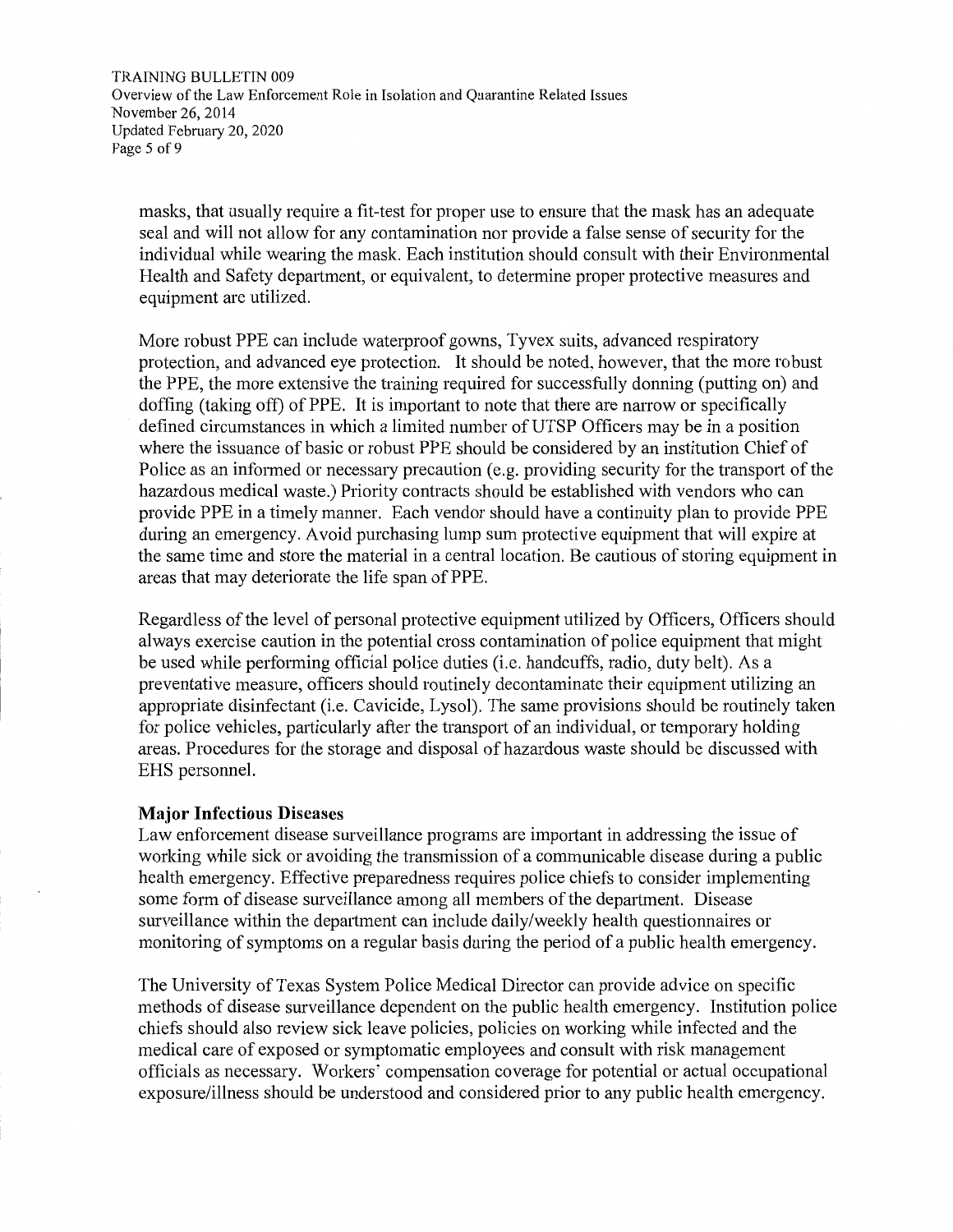TRAINING BULLETIN 009 Overview of the Law Enforcement Role in Isolation and Quarantine Related Issues November 26, 2014 Updated February 20, 2020 Page 6 of 9

# **V. LAW ENFORCEMENT ROLE AND RESPONSE**

#### **Continuity of Operations**

Institution police departments should have continuity plans in place to ensure essential services are provided to the campus communities, particularly if/when significant numbers of Police Department employees (both sworn and non-sworn) become ill during a public health emergency. Plans should address the reassignment of personnel to perform critical functions, encouraging personnel to have plans in place to ensure care for their families while they are assigned to critical functions, and determining at what point it would be necessary to seek additional assistance from the Office of the Director of Police and/or state or local law enforcement agencies.

Departments may have to reconsider the types of calls that usually require dispatching officers, identifying which responsibilities and functions receive priority, and how other, lower priority tasks will be handled. Cross training of personnel may be necessary in conjunction with developing a skills database to identify specialty skills such as fluency in languages and the operation of heavy machinery or vehicles.

#### **The Law Enforcement Role in Disease Surveillance**

Police officers should maintain close communication with public/campus health officials, EMS, and fire department officials who will likely be more engaged in disease surveillance efforts. Health officials may ask law enforcement personnel to locate an infected person who is either knowingly or unknowingly capable of transmitting a communicable disease. Any situational awareness concerning individuals exhibiting signs and symptoms of a communicable disease should be forwarded to appropriate health officials.

#### **The Law Enforcement Role in Mass Vaccination and Preventive Measures**

Institution police departments may be asked to provide site security and crowd management during a mass vaccination effort. Operational plans will need to be reviewed and coordinated with campus and/or public health agencies prior to a mass vaccination effort in order to fully prepare the police department.

#### **The Law Enforcement Role in Social Distancing**

Social distancing is the process of voluntarily limiting personal contacts between individuals to reduce the likelihood of transmitting a disease. Social distancing relies heavily on voluntary compliance and can slow the transmission of a disease. Institution police departments should work with campus/public health officials to educate the campus community on the benefits of social distancing.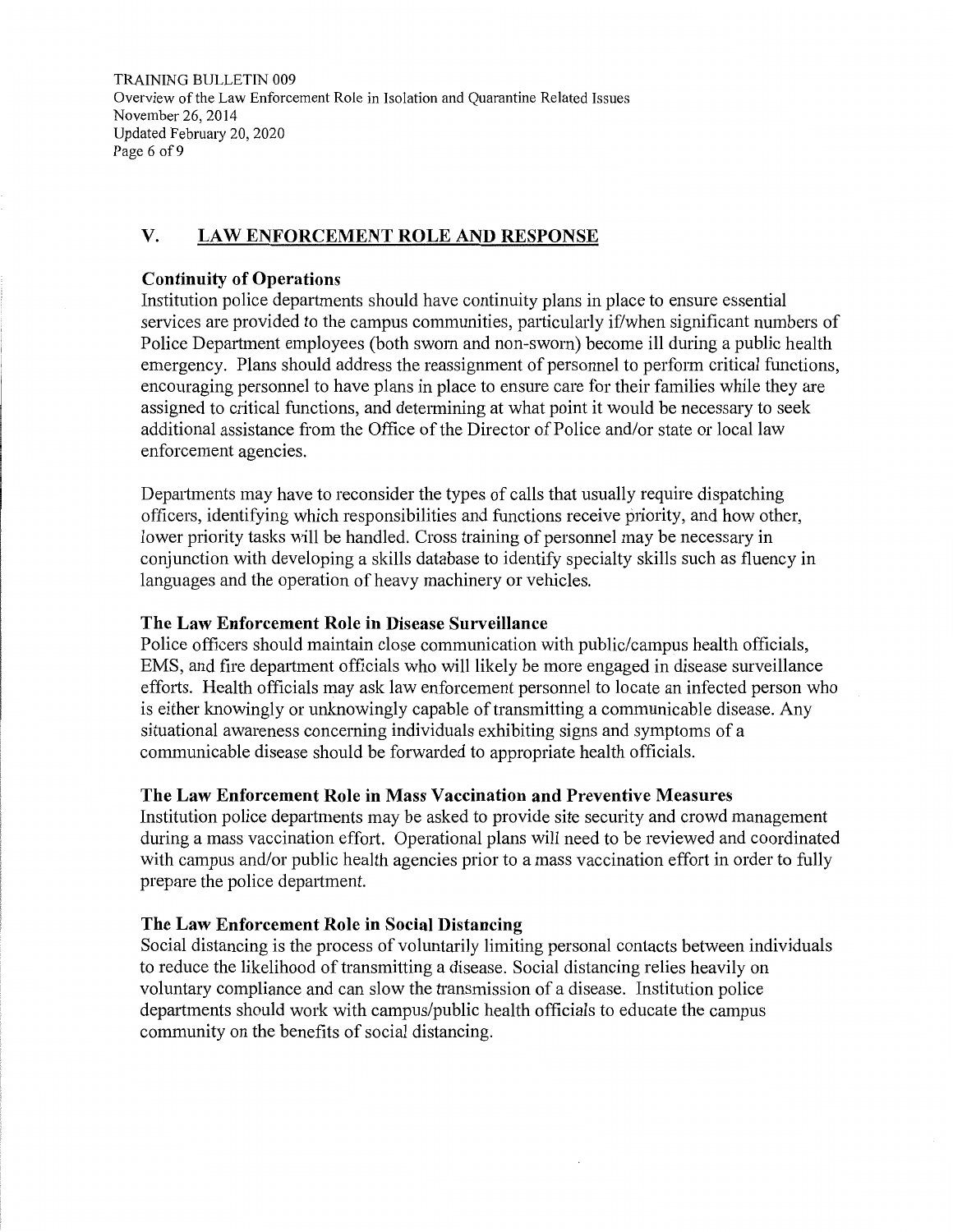TRAINING BULLETIN 009 Overview of the Law Enforcement Role in Isolation and Quarantine Related Issues November 26, 2014 Updated February 20, 2020 Page 7 of 9

### **The Law Enforcement Role in Involuntary Restrictions, Including Quarantine**

As already noted, should the Texas Commissioner of Health or one of the local health authorities impose an area of quarantine, institutional police departments may be tasked with the enforcement of the provisions outlined in Chapter 81 of the Health and Safety Code. Law Enforcement may also be called to assist with the monitoring of a location/residence where individuals or groups are in self-isolation/quarantine for the duration designated by the local health authority to prevent an individual from leaving the premises, or an individual from entering.

### **Facilities for Detention of Quarantine Violators**

Secure facilities for detaining violators of quarantine orders must be identified, discussed and established in consultation with public health authorities and in advance of any public health crisis.

### **Law Enforcement's Role in Mass Casualty Planning**

Although highly unlikely, the potential for large numbers of unattended deaths during a public health emergency can exist. Institution police departments should work with the medical examiner or coroner in advance to determine how best to respond to such events.

#### **National Responses**

Nationwide measures, including response and quarantine activity in the United States, will typically be the responsibility of a variety of federal agencies, including but not limited to, the Department of Health and Human Services, Centers for Disease Control and Prevention, Federal Emergency Management Agency and Department of Homeland Security. Deployment of the National Guard may be a consideration in certain circumstances as well. The federal government has the authority to authorize quarantine and isolation orders under certain circumstances. However, the primary authority for quarantine and isolation exists at the state level as an exercise of the state's police power.

### **Borders**

The President of the United States has the authority to bar entry into the United States by visitors who have a communicable disease if the President determines that entry is detrimental to the interests of the United States. Agencies within the Department of Homeland Security (United States Secret Service, Customs and Border Protection, Immigration and Customs Enforcement, Federal Emergency Management Agency, US Coast Guard and Transportation Security Administration) can assist state and local authorities with additional public safety and security requirements not only at ports of entry, but also in other locations.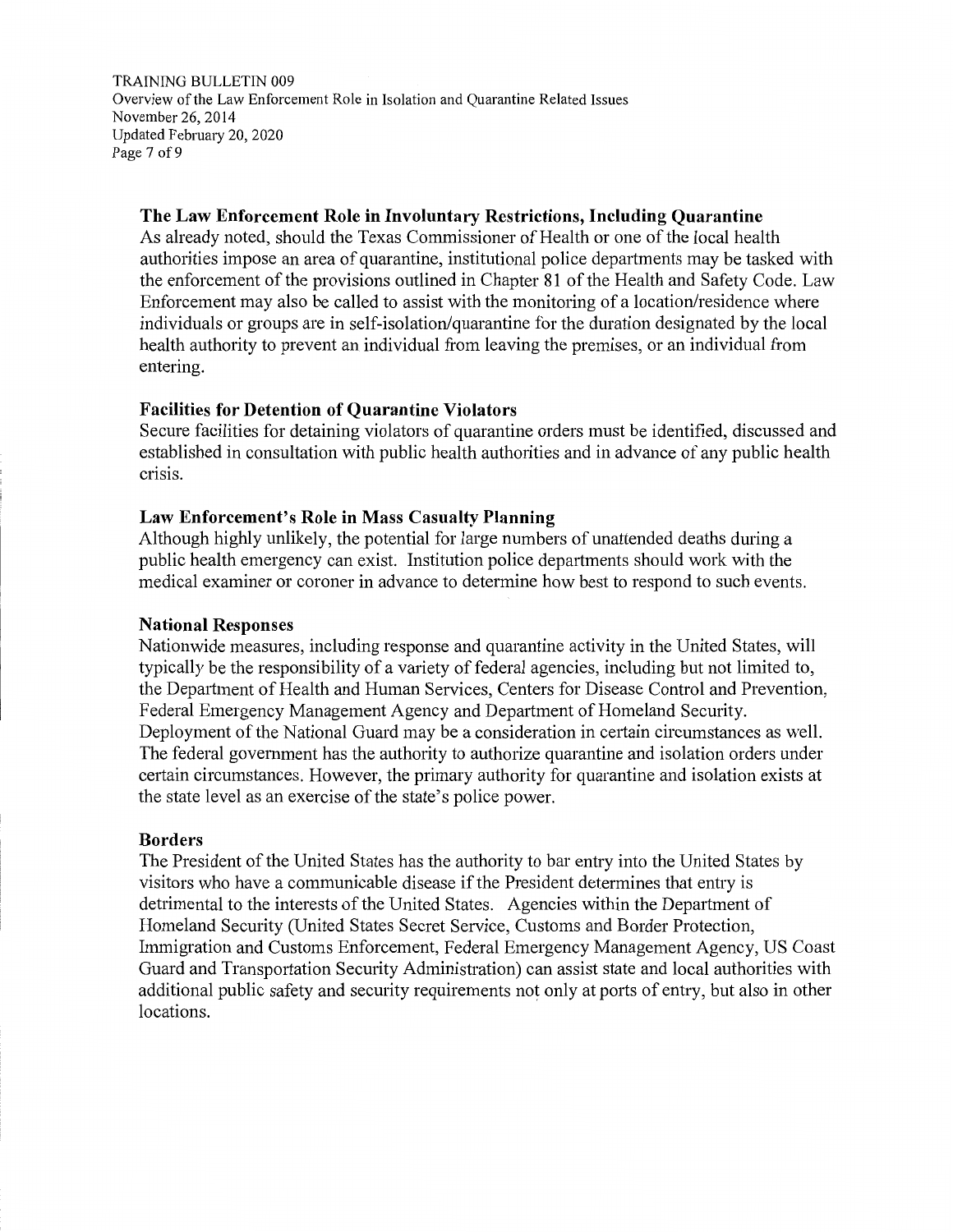TRAINING BULLETIN 009 Overview of the Law Enforcement Role in Isolation and Quarantine Related Issues November 26, 2014 Updated February 20, 2020 Page 8 of 9

#### **Other Federal Responses**

The US Marshals Service serves as the lead federal law enforcement security component for the Strategic National Stockpile of vaccines and medications. A Memorandum of Agreement between the Department of Health and Human Services and the US Department of Justice details responsibilities that are to be fulfilled by the Marshals Service during the movement and transition of Strategic National Stockpile assets. The Marshals Service also works with Health and Human Services in coordinating with state and local law enforcement officials concerning Strategic National Stockpile distribution during a public health emergency. The Federal Bureau of Investigation is responsible for monitoring the public health emergency situation as it develops for any indications that the origin may be criminal or terrorist in nature.

## **VI. PROTECTING THE COMMUNITY**

It is unlikely that any quarantine operation will succeed if it is not supported by a majority of the residents of the impacted area. It is important that law enforcement, in cooperation with public health authorities, educate the community during a public health emergency and solicit voluntary compliance. Important information that requires communication includes good faith compliance with voluntary and non-voluntary control measures, consequences of quarantine violations and factual information concerning the disease in question. Establishing sound, open and productive relationships with the impacted community or population is critical.

### **Working With Public and Private Agencies**

Effective, meaningful partnerships result in coordinated planning, information sharing, formal memorandums of understanding (MOUs) and mutual aid agreements. Partnerships among law enforcement, local medical facilities and public health agencies should (1) focus on cross-training/orientation of personnel, (2) education of the community on its role during a public health emergency and the principles of communicable disease prevention and (3) development of methods for delivering current and consistent information to the public during a public health emergency. Working collaboratively and sharing information ensures a clear understanding of roles and responsibilities and demonstrates good will and good faith.